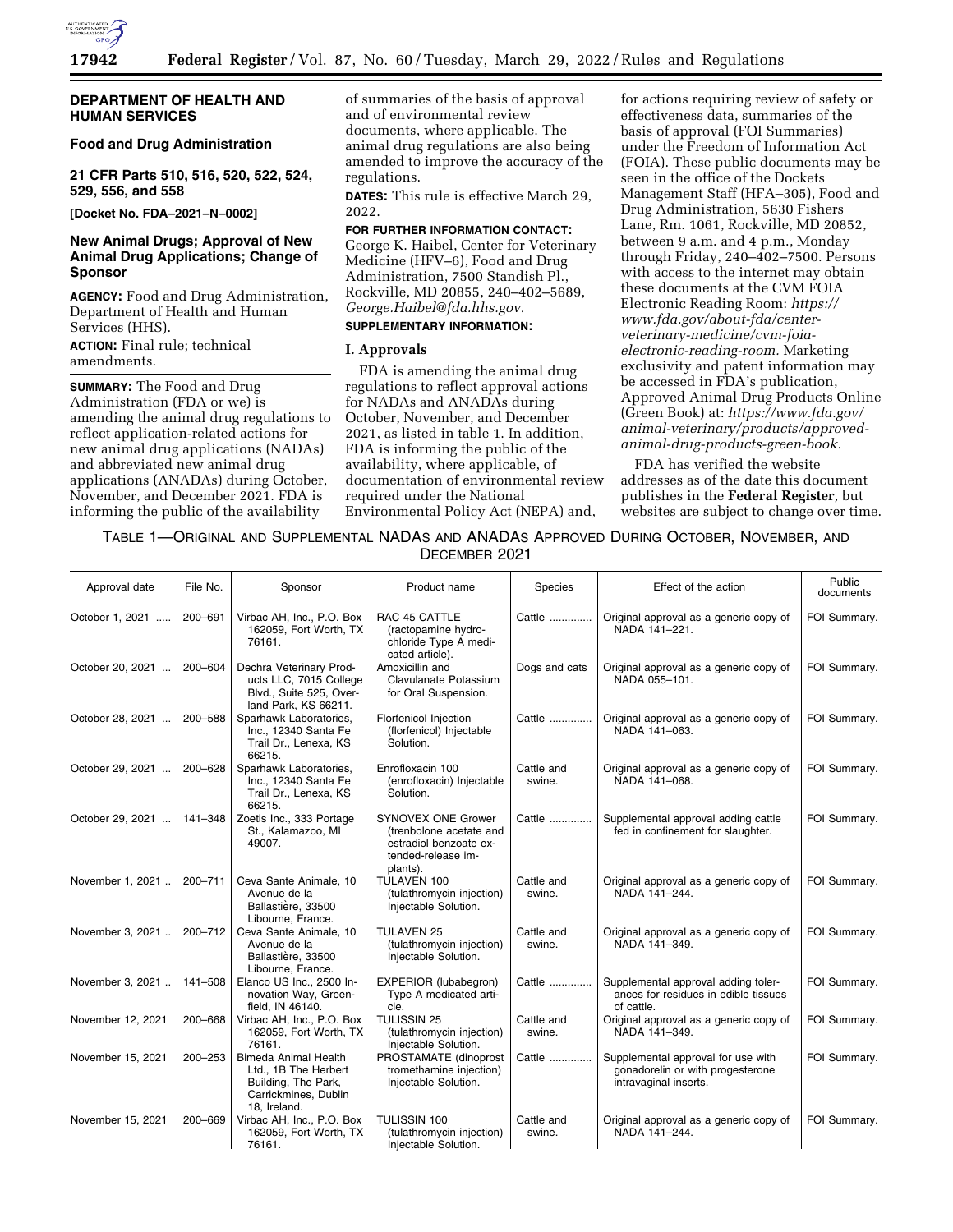# TABLE 1—ORIGINAL AND SUPPLEMENTAL NADAS AND ANADAS APPROVED DURING OCTOBER, NOVEMBER, AND DECEMBER 2021—Continued

| Approval date     | File No. | Sponsor                                                                               | Product name                                                                                                                         | Species                  | Effect of the action                                                                                                                                                                                                                       | Public<br>documents |
|-------------------|----------|---------------------------------------------------------------------------------------|--------------------------------------------------------------------------------------------------------------------------------------|--------------------------|--------------------------------------------------------------------------------------------------------------------------------------------------------------------------------------------------------------------------------------------|---------------------|
| November 22, 2021 | 200-695  | Virbac AH, Inc., P.O. Box<br>162059, Fort Worth, TX<br>76161.                         | TIA 12.5% (tiamulin hy-<br>drogen fumarate) Liquid<br>Concentrate.                                                                   | Swine                    | Original approval as a generic copy of<br>NADA 140-916.                                                                                                                                                                                    | FOI Summary.        |
| November 24, 2021 | 200-714  | Aurora Pharmaceutical.<br>Inc, 1196 Highway 3<br>South, Northfield, MN<br>55057-3009. | <b>BARRIER</b> for Cats<br>(imidacloprid and<br>moxidectin) Topical So-<br>lution.                                                   | Cats                     | Original approval as a generic copy of<br>NADA 141-254.                                                                                                                                                                                    | FOI Summary.        |
| December 10, 2021 | 200-705  | Elanco US Inc., 2500 In-<br>novation Way, Green-<br>field, IN 46140.                  | ZOASHIELD (zoalene)<br>Type A medicated arti-<br>cle and BMD (bacitracin<br>methylenedisalicylate)<br>Type A medicated arti-<br>cle. | Chickens and<br>turkeys. | Original approval as a generic copy of<br>NADA 141-085.                                                                                                                                                                                    | FOI Summary.        |
| December 21, 2021 | 141–552  | Jaquar Animal Health,<br>200 Pine St., suite 600,<br>San Francisco, CA<br>94104.      | CANALEVIA-CA1<br>(crofelemer delayed-re-<br>lease tablets).                                                                          | Dogs                     | Conditional approval for treatment of<br>chemotherapy-induced diarrhea.                                                                                                                                                                    | FOI Summary.        |
| December 23, 2021 | 141-521  | Zoetis Inc., 333 Portage<br>St., Kalamazoo, MI<br>49007.                              | SIMPARICA TRIO<br>(sarolaner, moxidectin,<br>and pyrantel chewable<br>tablets) Chewable Tab-<br>let.                                 | Dogs                     | Supplemental approval for the preven-<br>tion of Borrelia burgdorferi infection<br>as a direct result of killing Ixodes<br>scapularis vector ticks and for the<br>treatment and control of L4 and im-<br>mature adult Ancylostoma caninum. | FOI Summary.        |

#### **II. Change of Sponsor**

Elanco US Inc., 2500 Innovation Way, Greenfield, IN 46140 has informed FDA

that it has transferred ownership of, and all rights and interest in, the NADAs and ANADAs listed below to Dechra,

Ltd., Snaygill Industrial Estate, Keighley Rd., Skipton, North Yorkshire, BD23 2RW, United Kingdom:

| File No. | Product name                                         |
|----------|------------------------------------------------------|
| 047-955  | ROMPUN (xylazine hydrochloride) Injectable (20 mg).  |
|          | ROMPUN (xylazine hydrochloride) Injectable (100 mg). |
|          | Butorphanol Tartrate Injection.                      |
|          | Butorphanol Tartrate Injection.                      |

Thorn Bioscience LLC, 1044 East Chestnut St., Louisville, KY 40204 has informed FDA that it has transferred ownership of, and all rights and interest in, NADA 141–319 for SUCROMATE Equine (deslorelin acetate injection) to Dechra, Ltd., Snaygill Industrial Estate, Keighley Rd., Skipton, North Yorkshire, BD23 2RW, United Kingdom.

As provided in the regulatory text, the animal drug regulations are amended to reflect these changes of sponsorship.

#### **III. Technical Amendments**

FDA is making the following amendments to improve the accuracy of the animal drug regulations:

• 21 CFR 510.600 is amended to add Jaguar Animal Health and remove Thorn Bioscience LLC from the list of sponsors of approved applications.

 $\overline{\phantom{a}}$  21 CFR 520.88h is amended to correct indications for use in cats of an oral suspension containing amoxicillin and clavulanate.

• 21 CFR 520.2455 is amended to correct a spelling error in the limitations for use of tiamulin in drinking water of swine.

• 21 CFR 522.230 is amended to add the caution that buprenorphine

injectable solution is a Schedule III opioid under the Controlled Substances Act.

• 21 CFR 522.690 is amended to reflect revised indications for use of dinoprost tromethamine injectable solution in mares.

• 21 CFR 522.1940 is amended to reflect the approved classes of cattle and limitations for use of progesterone and estradiol benzoate ear implants.

• 21 CFR 522.2343 is amended to reflect the approved classes of cattle and limitations for use of testosterone propionate and estradiol benzoate ear implants.

• 21 CFR 556.240 is amended to reflect the use of revised food consumption values in establishing permitted concentrations of residues of estradiol and related esters in edible tissues of cattle. The basis for this action is explained in the FOI Summary for supplemental NADA 141–348, approved October 29, 2021. The section is also amended to reflect a cross reference for testosterone propionate and estradiol benzoate implants, recently redesignated as 21 CFR 522.2343.

• 21 CFR 558.254 is amended to reflect the approved conditions of use for famphur in feed.

• 21 CFR 558.355 is amended to reflect use of medicated feeds containing monensin alone or in combination with bacitracin methylenedisalicylate in revised classes of chickens.

• 21 CFR 558.555 is amended to correct a spelling error in the permitted combination use of semduramicin in medicated feed.

• 21 CFR 558.633 is amended to revise expiration dates for use of pelleted or crumbled tylvalosin medicated swine feeds.

• 21 CFR 558.680 is amended to reflect the correct sponsor of an application for use of Type C medicated turkey feeds containing zoalene.

## **IV. Legal Authority**

This final rule is issued under section 512(i) of the Federal Food, Drug, and Cosmetic Act (FD&C Act) (21 U.S.C.360b(i)), which requires **Federal Register** publication of ''notice[s] . . . effective as a regulation,'' of the conditions of use of approved new animal drugs. This rule sets forth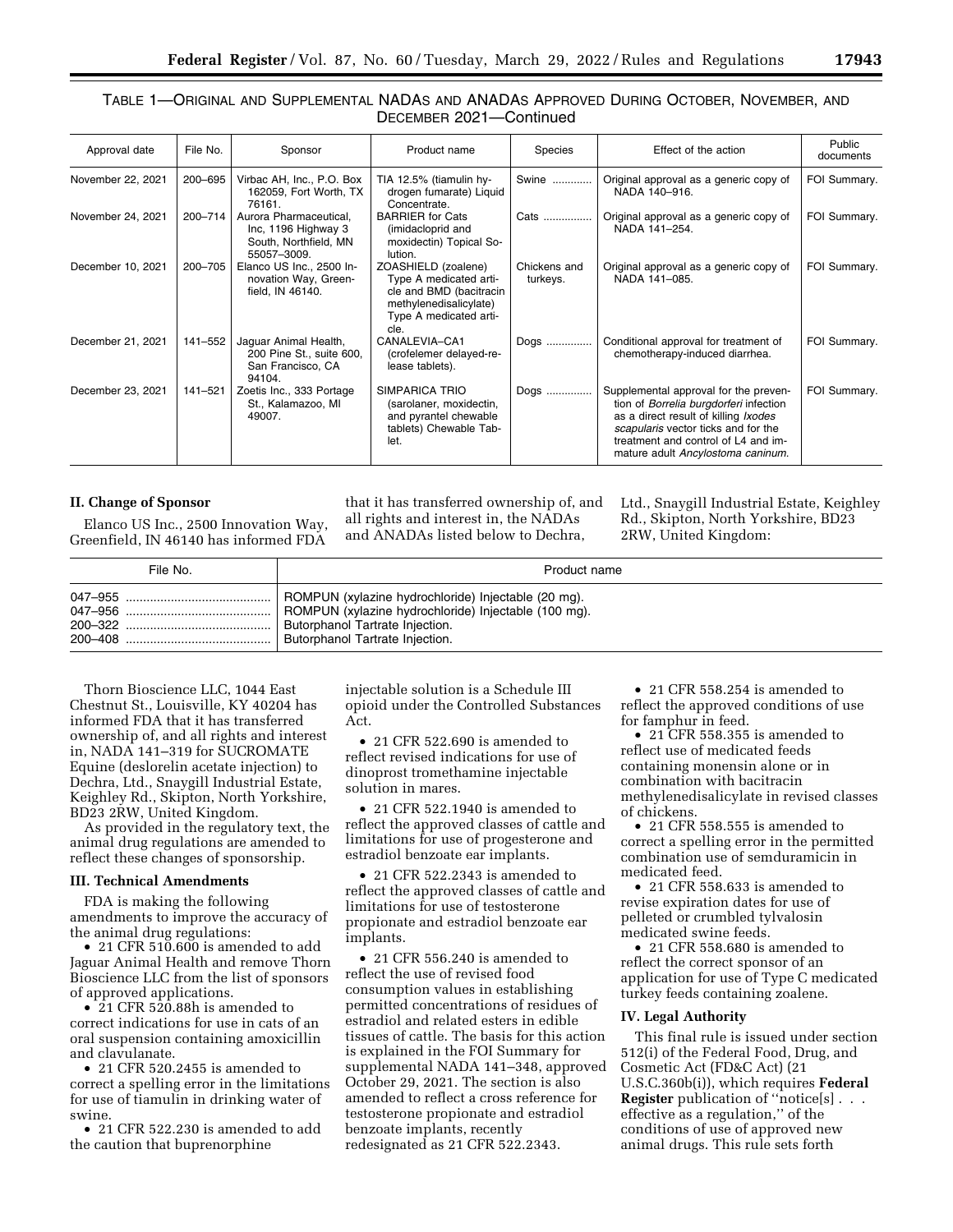technical amendments to the regulations **List of Subjects**  to codify recent actions on approved new animal drug applications and corrections to improve the accuracy of the regulations, and as such does not impose any burden on regulated entities.

Although denominated a rule pursuant to the FD&C Act, this document does not meet the definition of ''rule'' in 5 U.S.C. 804(3)(A) because it is a ''rule of particular applicability.'' Therefore, it is not subject to the congressional review requirements in 5 U.S.C. 801–808. Likewise, this is not a rule subject to Executive Order 12866, which defines a rule as ''an agency statement of general applicability and future effect, which the agency intends to have the force and effect of law, that is designed to implement, interpret, or prescribe law or policy or to describe the procedure or practice requirements of an agency.''

*21 CFR Part 510* 

Administrative practice and procedure, Animal drugs, Labeling, Reporting and recordkeeping requirements.

## *21 CFR Part 516*

Administrative practice and procedure, Animal drugs, Confidential business information, Reporting and recordkeeping requirements.

*21 CFR Parts 520, 522, 524, and 529* 

# Animal drugs.

*21 CFR Part 556* 

Animal drugs, Dairy products, Foods, Meat and meat products.

#### *21 CFR Part 558*

Animal drugs, Animal feeds.

Therefore, under the Federal Food, Drug, and Cosmetic Act and under authority delegated to the Commissioner of Food and Drugs, 21 CFR parts 510,

516, 520, 522, 524, 529, 556, and 558 are amended as follows:

## **PART 510—NEW ANIMAL DRUGS**

■ 1. The authority citation for part 510 continues to read as follows:

**Authority:** 21 U.S.C. 321, 331, 351, 352, 353, 360b, 371, 379e.

#### ■ 2. In § 510.600:

■ a. In the table in paragraph (c)(1), add in alphabetical order an entry for ''Jaguar Animal Health'' and remove the entry for ''Thorn Bioscience LLC''; and  $\blacksquare$  b. In the table in paragraph (c)(2), remove the entry for ''051330'' and add in numerical order an entry for ''086149''.

The additions read as follows:

#### **§ 510.600 Names, addresses, and drug labeler codes of sponsors of approved applications.**

- \* \* \* \* \*
	- (c) \* \* \*
	- $(1) * * * *$

|                      | Firm name and address                                                      |         |                       |         |         | Drug labeler<br>code |
|----------------------|----------------------------------------------------------------------------|---------|-----------------------|---------|---------|----------------------|
| $\star$              |                                                                            | $\star$ | $\star$               |         | $\star$ | 086149               |
| $^\star$             | $\star$                                                                    | $\star$ | $\star$               | $\star$ | $\star$ | $\star$              |
| * * *<br>(2)         |                                                                            |         |                       |         |         |                      |
| Drug labeler<br>code |                                                                            |         | Firm name and address |         |         |                      |
| 086149               | Jaguar Animal Health, 200 Pine St., Suite 600,<br>San Francisco, CA 94104. | $\star$ | $\star$               |         |         |                      |
|                      |                                                                            | $\star$ |                       |         |         |                      |

## **PART 516—NEW ANIMAL DRUGS FOR MINOR USE AND MINOR SPECIES**

■ 3. The authority citation for part 516 continues to read as follows:

**Authority** 21 U.S.C. 360ccc, 360ccc–2, 371.

■ 4. Add § 516.498 to subpart C to read as follows:

# **§ 516.498 Crofelemer.**

(a) *Specifications.* Each delayedrelease tablet contains 125 milligrams (mg) crofelemer.

(b) *Sponsor.* See No. 086149 in § 510.600(c) of this chapter.

(c) *Conditions of use*—(1) *Amount.*  Administer 1 tablet orally twice daily for 3 days for dogs weighing ≤140

pounds. Administer 2 tablets orally twice daily for 3 days for dogs weighing >140 pounds.

(2) *Indications for use.* For the treatment of chemotherapy-induced diarrhea in dogs.

(3) *Limitations.* Federal law restricts this drug to use by or on the order of a licensed veterinarian. It is a violation of Federal law to use this product other than as directed in the labeling.

# **PART 520—ORAL DOSAGE FORM NEW ANIMAL DRUGS**

■ 5. The authority citation for part 520 continues to read as follows:

**Authority:** 21 U.S.C. 360b.

■ 6. Revise § 520.88h to read as follows:

## **§ 520.88h Amoxicillin trihydrate and clavulanate potassium for oral suspension.**

(a) *Specifications.* When constituted, each milliliter (mL) of suspension contains amoxicillin trihydrate equivalent to 50 milligrams (mg) amoxicillin and clavulanate potassium equivalent to 12.5 mg clavulanic acid.

(b) *Sponsors.* See Nos. 017033, 054771, and 069043 in § 510.600(c) of this chapter.

(c) *Conditions of use*—(1) *Dogs*—(i) *Amount.* 6.25 mg/lb (1 mL/10 lb of body weight) twice a day. Skin and soft tissue infections such as abscesses, cellulitis, wounds, superficial/juvenile pyoderma, and periodontal infections should be treated for 5 to 7 days or for 48 hours after all signs have subsided. If no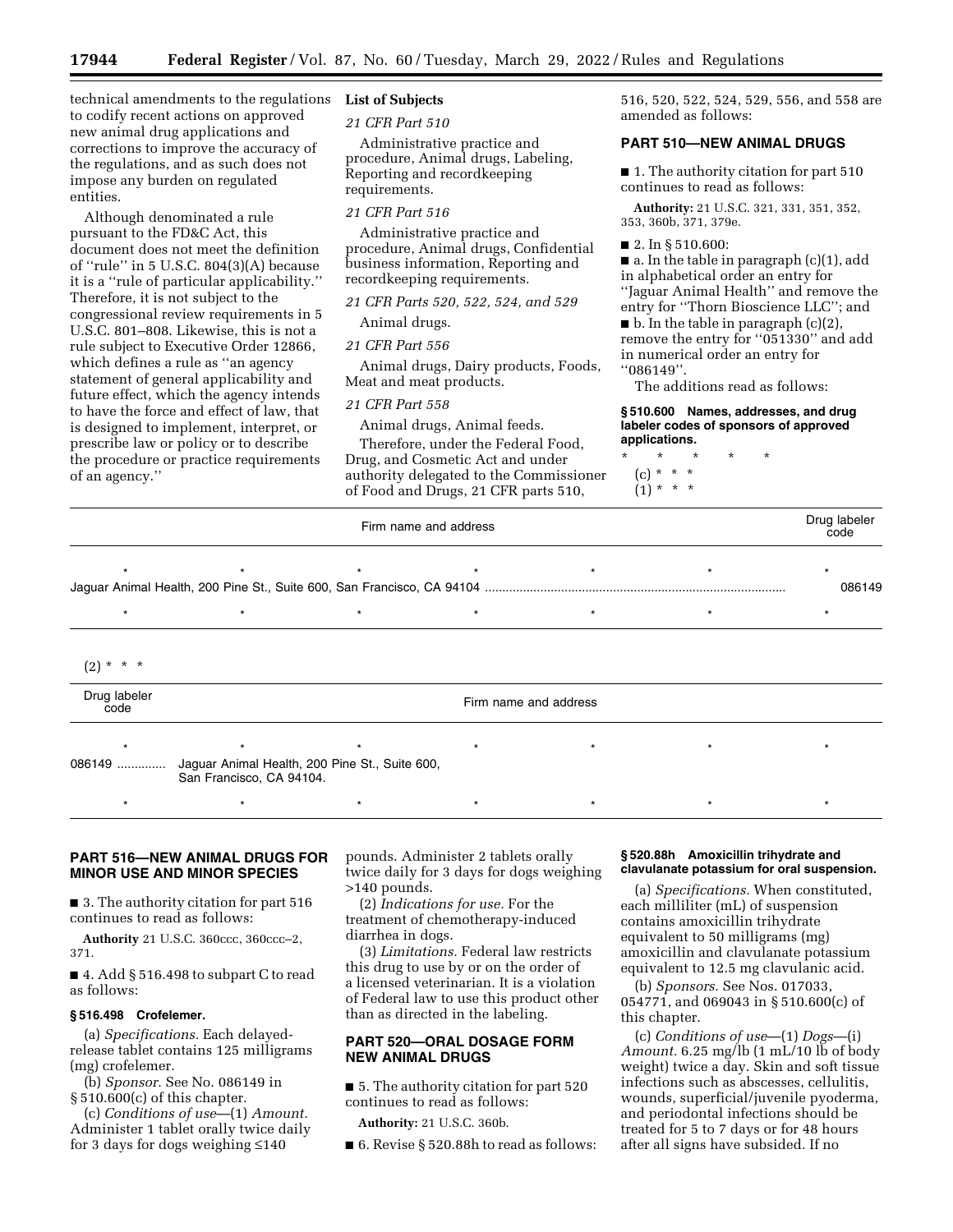response is seen after 5 days of treatment, therapy should be discontinued and the case reevaluated. Deep pyoderma may require treatment for 21 days; the maximum duration of treatment should not exceed 30 days.

(ii) *Indications for use.* Treatment of skin and soft tissue infections such as wounds, abscesses, cellulitis, superficial/juvenile and deep pyoderma due to susceptible strains of the following organisms: Beta-lactamaseproducing *Staphylococcus aureus,* nonbeta-lactamase-producing *Staphylococcus aureus, Staphylococcus*  spp., *Streptococcus* spp., and *Escherichia coli.* Treatment of periodontal infections due to susceptible strains of both aerobic and anaerobic bacteria.

(iii) *Limitations.* Federal law restricts this drug to use by or on the order of a licensed veterinarian.

(2) *Cats*—(i) *Amount.* 62.5 mg (1 mL) twice daily. Skin and soft tissue infections such as abscesses and cellulitis/dermatitis should be treated for 5 to 7 days or 48 hours after all symptoms have subsided, not to exceed 30 days. If no response is seen after 3 days of treatment, therapy should be discontinued and the case reevaluated. Urinary tract infections may require treatment for 10 to 14 days or longer. The maximum duration of treatment should not exceed 30 days.

(ii) *Indications for use.* Treatment of skin and soft tissue infections, such as wounds, abscesses, and cellulitis/ dermatitis due to susceptible strains of the following organisms: Betalactamase-producing *Staphylococcus aureus,* non-beta-lactamase-producing *Staphylococcus aureus, Staphylococcus*  spp., *Streptococcus* spp., *Escherichia coli, Pasteurella multocida,* and *Pasteurella* spp. Urinary tract infections (cystitis) due to susceptible strains of *E. coli.* 

(iii) *Limitations.* Federal law restricts this drug to use by or on the order of a licensed veterinarian.

■ 7. In § 520.2090, revise paragraph (c)(2) to read as follows:

## **§ 520.2090 Sarolaner, moxidectin, and pyrantel.**

\* \* \* \* \*

(c) \* \* \*

(2) *Indications for use.* For the prevention of heartworm disease caused by *Dirofilaria immitis* and for the treatment and control of roundworm (immature adult and adult *Toxocara canis* and adult *Toxascaris leonina*) and hookworm (L4, immature adult, and adult *Ancylostoma caninum* and adult *Uncinaria stenocephala*) infections. Kills adult fleas (*Ctenocephalides felis*)

and is indicated for the treatment and prevention of flea infestations, and the treatment and control of tick infestations with *Amblyomma americanum* (lone star tick), *Amblyomma maculatum* (Gulf Coast tick), *Dermacentor variabilis* (American dog tick), *Ixodes scapularis* (blacklegged tick), and *Rhipicephalus sanguineus* (brown dog tick) for 1 month in dogs and puppies 8 weeks of age and older, and weighing 2.8 pounds or greater. For the prevention of *Borrelia burgdorferi* infections as a direct result of killing *Ixodes scapularis* vector ticks. \* \* \* \* \*

#### ■ 8. In § 520.2455:

■ a. Revise paragraphs (b)(1) through (4); and

■ b. In paragraph (d)(2), remove

''semduramycin'' and in its place add ''semduramicin.''

The revisions read as follows:

#### **§ 520.2455 Tiamulin.**

\* \* \* \* \*

(b) \* \* \*

(1) No. 058198 for products described in paragraph (a) of this section.

(2) No. 066104 for product described in paragraph (a)(1) of this section.

(3) Nos. 016592, 051311, and 061133 for product described in paragraph (a)(2) of this section.

(4) No. 054771 for product described in paragraph (a)(3) of this section. \* \* \* \* \*

# **PART 522—IMPLANTATION OR INJECTABLE DOSAGE FORM NEW ANIMAL DRUGS**

■ 9. The authority citation for part 522 continues to read as follows:

**Authority:** 21 U.S.C. 360b.

■ 10. In § 522.246, revise paragraphs (b)(2) and (3) to read as follows:

## **§ 522.246 Butorphanol.**

\* \* \* \* \*

(b) \* \* \*

(2) No. 043264 for use of the product described in paragraph (a)(2) of this section as in paragraph (d)(2) of this section.

(3) Nos. 000061, 043264, and 059399 for use of the product described in paragraph (a)(3) of this section as in paragraph (d)(3) of this section. \* \* \* \* \*

#### **§ 522.533 [Amended]**

■ 11. In § 522.533, in paragraph  $(b)(2)$ , remove ''051330'' and in its place add ''043264''.

■ 12. In § 522.690:

■ a. Revise paragraphs (a) and (b);

 $\blacksquare$  b. Revise paragraph  $(d)(1)$ introductory text and paragraph  $(d)(1)(i);$ 

■ c. Add paragraph (d)(2) introductory text;

■ d. Revise paragraph (d)(2)(ii);

■ e. Add paragraph (d)(3) introductory text;

■ f. Revise paragraph (d)(3)(ii); and

■ g. Remove paragraph (d)(4). The revisions and additions read as follows:

## **§ 522.690 Dinoprost.**

(a) *Specifications.* Each milliliter (mL) of solution contains dinoprost tromethamine equivalent to:

(1) 5 milligrams (mg) dinoprost; or

- (2) 12.5 mg dinoprost.
- (b) *Sponsors.* See sponsors in

§ 510.600(c) of this chapter as follows: (1) Nos. 054771 and 061133 for use of

product described in paragraph (a)(1) as in paragraph (d) of this section.

 $(2)$  No. 054771 for use of product described in paragraph (a)(2) as in paragraph (d)(1) of this section.

\* \* \* \* \* (d) \* \* \*

(1) *Cattle.* Administer products described in paragraph (a) of this section as follows:

(i) *Amount.* 25 mg as an intramuscular injection of the 5 mg/mL product or as an intramuscular or subcutaneous injection of the 12.5 mg/mL product. \* \* \* \* \*

(2) \* \* \* Administer product described in paragraph (a)(1) of this section as follows:

\* \* \* \* \* (ii) *Indications for use.* (A) For controlling the timing of estrus in estrous cycling mares.

(B) For difficult-to-breed mares (clinically anestrous mares that have a corpus luteum).

- \* \* \* \* \* (3) \* \* \* Administer product
- described in paragraph (a)(1) of this section as follows: \* \* \* \* \*

(ii) *Indications for use.* For parturition induction in swine.

■ 13. In § 522.812, revise paragraph (b)(2) to read as follows:

## **§ 522.812 Enrofloxacin.**

\* \* \* \* \* (b) \* \* \* \*

(2) Nos. 055529, 058005, 058198, and 061133 for use of product described in paragraph (a)(2) of this section as in paragraphs (e)(2) and (3) of this section. \* \* \* \* \*

## **§ 522.955 [Amended]**

 $\blacksquare$  14. In § 522.955, in paragraph (b)(3), remove ''No. 086050'' and in its place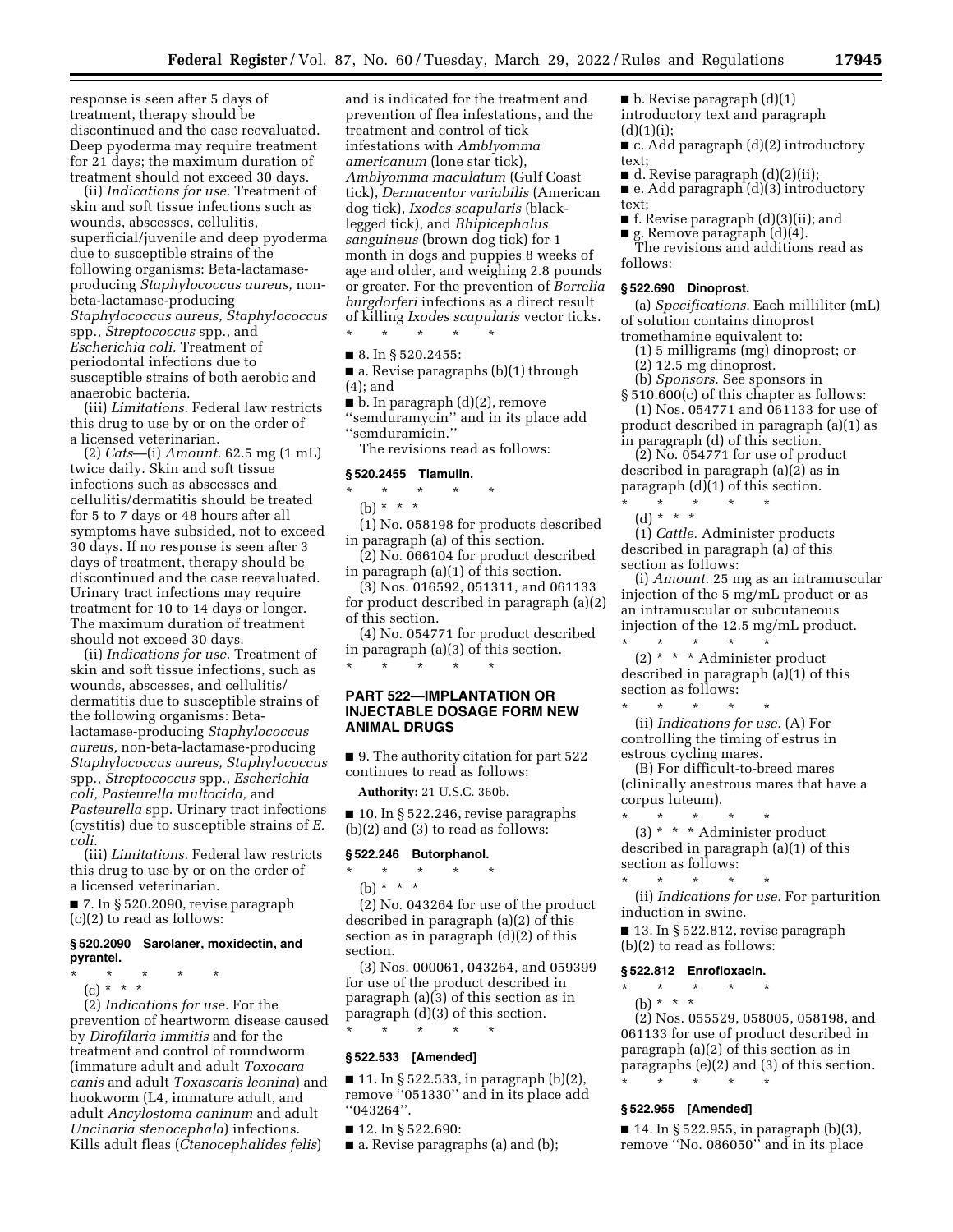add ''Nos. 058005 and 086050''; and in paragraph (d)(1)(ii)(C), remove "No. 000061'' and in its place add ''Nos. 000061, 058005, and 086050''.

 $\blacksquare$  15. In § 522.1077, revise paragraph  $(d)(1)(iv)$  to read as follows:

# **§ 522.1077 Gonadorelin.**

- \* \* \* \* \*
- (d) \* \* \*
- $(1)^*$  \* \* \*

(iv) Dinoprost injection for use as in paragraph  $(e)(1)(vi)$  of this section as provided by Nos. 054771 and 061133 in § 510.600(c) of this chapter.

\* \* \* \* \*

■ 16. In § 522.1940, revise the paragraph (c)(1) heading, paragraph (c)(1)(iii), the paragraph  $(c)(2)$  heading, and paragraph (c)(2)(iii) to read as follows:

#### **§ 522.1940 Progesterone and estradiol benzoate.**

\* \* \* \* \*

*weight*—\* \* \*

(c) \* \* \* (1) *Suckling beef calves at least 45 days old and up to 400 lb of body* 

\* \* \* \* \* (iii) *Limitations.* For subcutaneous ear implantation, one dose per animal. Do not use in beef calves less than 45 days of age, dairy calves, and veal calves because effectiveness and safety have not been established. Do not use in animals intended for subsequent breeding, or in dairy cows. A withdrawal period has not been established for this product in preruminating calves. Do not use in

calves to be processed for veal. (2) *Growing beef steers weighing 400* 

*lb* or more— $*\ast$  \* \* \* \* \* \* \*

(iii) *Limitations.* For subcutaneous ear implantation, one dose per animal. Do not use in beef calves less than 45 days of age, dairy calves, and veal calves because effectiveness and safety have not been established. Do not use in animals intended for subsequent breeding, or in dairy cows. A withdrawal period has not been established for this product in preruminating calves. Do not use in calves to be processed for veal.

\* \* \* \* \*

■ 17. In § 522.2343, revise paragraph (c) introductory text and paragraph (c)(3) to read as follows:

#### **§ 522.2343 Testosterone propionate and estradiol benzoate.**  \* \* \* \* \*

(c) *Conditions of use.* For implantation in growing beef heifers weighing 400 lb or more as follows:

\* \* \* \* \*

(3) *Limitations.* For subcutaneous ear implantation, one dose per animal. Not for use in dairy or beef replacement heifers. Do not use in beef calves less than 2 months of age, dairy calves, and veal calves because safety and effectiveness have not been established. A withdrawal period has not been established for this product in preruminating calves. Do not use in calves to be processed for veal.

■ 18. In § 522.2478, redesignate paragraph (d)(3) as paragraph (d)(4); add new paragraph (d)(3); and revise newly redesignated paragraph (d)(4) heading and paragraph  $(d)(4)(i)(C)$  to read as follows:

## **§ 522.2478 Trenbolone acetate and estradiol benzoate.**

\* \* \* \* \*

(d) \* \* \* (3) *Growing beef steers and heifers fed in confinement for slaughter.* (i) For an implant as described in paragraph (a)(2)(ii) of this section:

(A) *Amount.* 150 mg trenbolone acetate and 21 mg estradiol benzoate in an extended-release implant.

(B) *Indications for use.* For increased rate of weight gain for up to 200 days.

(C) *Limitations.* Implant pellets subcutaneously in ear only. Not approved for repeated implantation (reimplantation) with this or any other cattle ear implant within each separate production phase. Safety and effectiveness following reimplantation have not been evaluated. Do not use in beef calves less than 2 months of age, dairy calves, and veal calves because effectiveness and safety have not been established. Do not use in beef calves less than 2 months of age, dairy calves, and veal calves. A withdrawal period has not been established for this product in pre-ruminating calves. Do not use in dairy cows or in animals intended for subsequent breeding. Use in these cattle may cause drug residues in milk and/or in calves born to these cows.

(ii) [Reserved]

(4) *Growing beef steers and heifers on pasture (stocker, feeder, and slaughter).*   $(i) * * * *$ 

(C) *Limitations.* Implant pellets subcutaneously in ear only. Not approved for repeated implantation (reimplantation) with this or any other cattle ear implant within each separate production phase. Safety and effectiveness following reimplantation have not been evaluated. Do not use in beef calves less than 2 months of age, dairy calves, and veal calves because effectiveness and safety have not been established. Do not use in beef calves less than 2 months of age, dairy calves, and veal calves. A withdrawal period

has not been established for this product in preruminating calves. Do not use in dairy cows or in animals intended for subsequent breeding. Use in these cattle may cause drug residues in milk and/or in calves born to these cows. \* \* \* \* \*

■ 19. In 522.2630, revise paragraphs (b)(1) and (2) to read as follows:

#### **§ 522.2630 Tulathromycin.**

\* \* \* \* \*

(b) \* \* \*

(1) Nos. 013744, 051311, 054771, 058198, and 061133 for use of product described in paragraph (a)(1) as in paragraphs (d)(1)(i) and (ii),

 $(d)(1)(iii)(A)$ , and  $(d)(2)$  of this section. (2) Nos. 013744, 051311, and 054771 for use of product described in paragraph (a)(2) as in paragraphs  $(d)(1)(i), (d)(1)(ii)(B), (d)(1)(iii)(B), and$ (d)(2) of this section.

■ 20. In § 522.2662, revise paragraph (b)(3) to read as follows:

# **§ 522.2662 Xylazine.**

\* \* \* \* \*

- \* \* \* \* \*
- (b) \* \* \*

(3) Nos. 043264 and 061651 for use of product described in paragraph (a)(1) of this section as in paragraph (d)(1) of this section; and product described in paragraph (a)(2) of this section as in paragraphs (d)(2), (d)(3)(i), (d)(3)(ii)(A), and (d)(3)(iii) of this section.

## **PART 524—OPHTHALMIC AND TOPICAL DOSAGE FORM NEW ANIMAL DRUGS**

\* \* \* \* \*

■ 21. The authority citation for part 524 continues to read as follows:

**Authority:** 21 U.S.C. 360b.

■ 22. In § 524.1146, revise paragraphs  $(b)(2)$  and  $(3)$  to read as follows:

# **§ 524.1146 Imidacloprid and moxidectin.**

\* \* \* \* \*

(b) \* \* \* (2) Nos. 051072, 017030, 058198, and 061651 for use of product described in paragraph (a)(2) of this section as in

paragraph (d)(2) of this section. (3) Nos. 051072 and 058198 for use of

product described in paragraph (a)(2) of this section as in paragraph (d)(3) of this section.

\* \* \* \* \*

## **PART 529—CERTAIN OTHER DOSAGE FORM NEW ANIMAL DRUGS**

■ 23. The authority citation for part 529 continues to read as follows:

**Authority:** 21 U.S.C. 360b.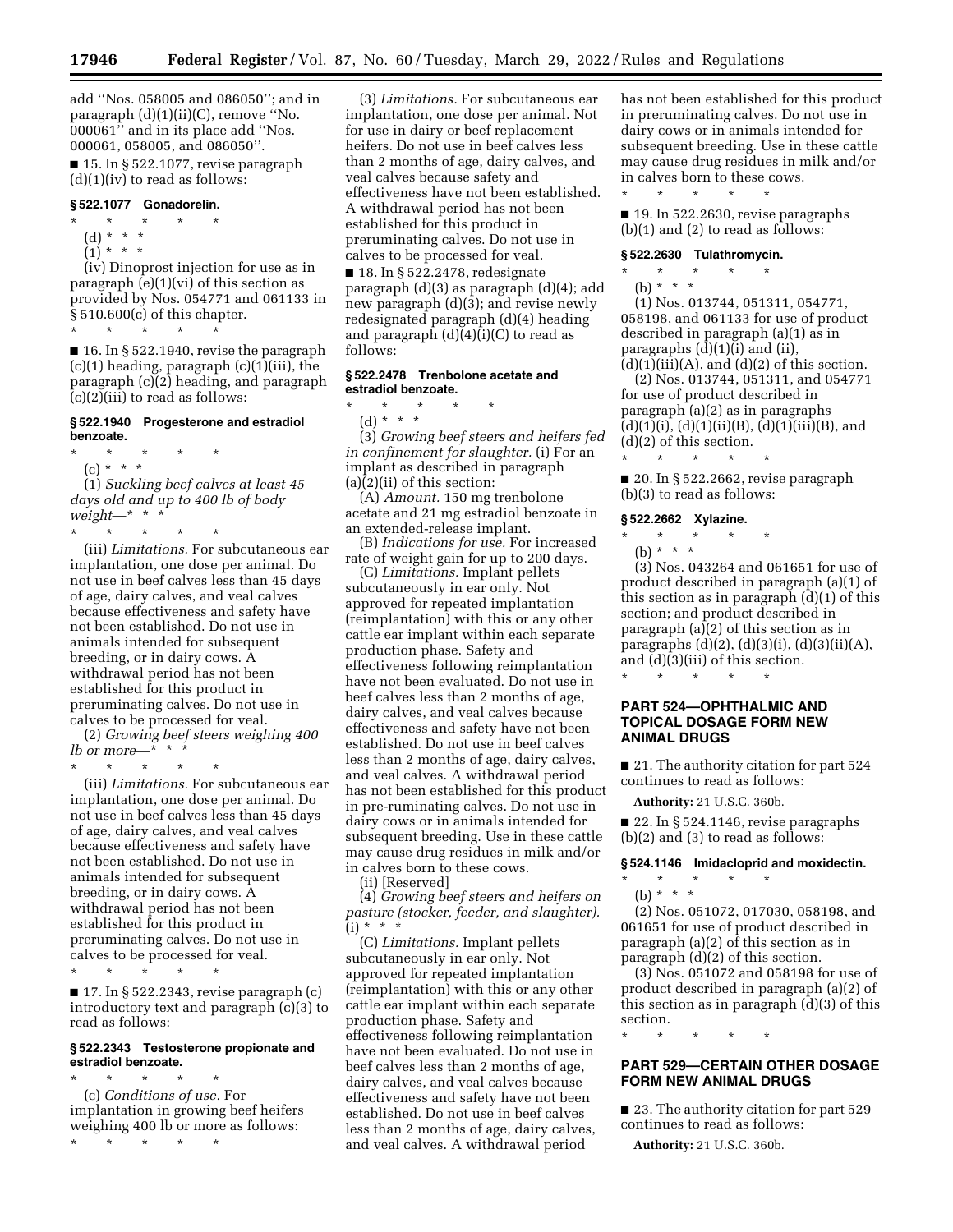■ 24. In § 529.1940, revise the last sentence in paragraph (e)(1)(iii) to read as follows:

#### **§ 529.1940 Progesterone intravaginal inserts.**

- \* \* \* \* \*
- (e) \* \* \*
- $(i) * * * *$

 $(iii) * * *$  Dinoprost injection for use as in paragraphs  $(e)(1)(ii)(A)$  and  $(B)$  of this section as in § 522.690 of this chapter, provided by Nos. 054771 and 061133 in § 510.600(c) of this chapter. \* \* \* \* \*

## **PART 556—TOLERANCES FOR RESIDUES OF NEW ANIMAL DRUGS IN FOOD**

■ 25. The authority citation for part 556 continues to read as follows:

**Authority:** 21 U.S.C. 342, 360b, 371.

■ 26. In 556.240, revise paragraphs (b)(1) and (c) to read as follows:

#### **§ 556.240 Estradiol and related esters.**

\* \* \* \* \* (b) \* \* \* (1) *Cattle.* (i) Muscle: 0.2 ppb. (ii) Liver: 0.6 ppb. (iii) Kidney: 1.2 ppb. (iv) Fat: 1.2 ppb. \* \* \* \* \*

(c) *Related conditions of use.* See §§ 522.840, 522.850, 522.1940, 522.2343, 522.2477, and 522.2478 of this chapter.

■ 27. In § 556.370, revise paragraph (b) to read as follows:

#### **§ 556.370 Lubabegron.**

\* \* \* \* \*

\* \* \* \* \*

(b) *Tolerances.* The tolerances for lubabegron (marker residue) are:

(1) *Cattle.* (i) Liver (target tissue): 10 ppb.

- (ii) Muscle: 3 ppb.
- (iii) Kidney: 20 ppb.
- (2) [Reserved]

\* \* \* \* \*

## **PART 558—NEW ANIMAL DRUGS FOR USE IN ANIMAL FEEDS**

■ 28. The authority citation for part 558 continues to read as follows:

**Authority:** 21 U.S.C. 354, 360b, 360ccc, 360ccc–1, 371.

■ 29. In § 558.254, revise paragraph (e) to read as follows:

## **§ 558.254 Famphur.**

\* \* \* \* \*

(e) *Conditions of use.* It is used in cattle feed as follows:

| Famphur amount                                                             | Indications for use                                                                                          | Limitations                                                                                                                       | Sponsor |
|----------------------------------------------------------------------------|--------------------------------------------------------------------------------------------------------------|-----------------------------------------------------------------------------------------------------------------------------------|---------|
| (1) To provide 1.1 milligrams<br>per pound (mg/lb) body<br>weight per day. | Beef cattle and nonlactating dairy cattle: For control of<br>grubs and as an aid in control of sucking lice. | Feed for 30 days. Withdraw from dry dairy cows and heifers<br>21 days prior to freshening. Withdraw 4 days prior to<br>slaughter. | 000061  |
| (2) To provide 2.3 mg/lb body<br>weight per day.                           | Beef cattle and nonlactating dairy cattle: For control of<br>grubs.                                          | Feed for 10 days. Withdraw from dry dairy cows and heifers<br>21 days prior to freshening. Withdraw 4 days prior to<br>slaughter. | 000061  |

## ■ 30. In § 558.355, revise paragraphs  $(d)(8)(vi)$  and  $(f)(1)(ii)$ ,  $(iv)$ , and  $(vi)$  to read as follows:

**§ 558.355 Monensin.** 

\* \* \* \* \*

 $(d) * * * *$  $(8) * * * *$ (vi) Not for replacement chickens intended to become broiler breeding chickens.

 $(f) * * * *$  $(1) * * * *$ 

Monensin in grams/ ton Combination in grams/ on in granis/ **contract indications for use Limitations** ( Limitations Consor Sponsor )<br>ton \*\*\*\*\*\*\* (ii) 90 to 110 ........... Layer replacement chickens: As an aid in the prevention of coccidiosis caused by *E. necatrix, E. tenella, E. acervulina, E. brunetti, E. mivati,* and *E. maxima*. Feed continuously as the sole ration. Do not feed to chickens over 16 weeks of age. Do not feed to laying chickens. 058198 \*\*\*\*\*\*\* (iv) 90 to 110 .......... Bacitracin methylenedisalicylate, 4 to 50. Layer replacement chickens: As an aid in the prevention of coccidiosis caused by *E. necatrix, E. tenella, E. acervulina, E. brunetti, E. mivati,* and *E. maxima,* and for increased rate of weight gain and improved feed efficiency. Feed continuously as sole ration. Do not feed to chickens over 16 weeks of age. Do not feed to laying chickens. Monensin sodium provided by No. 058198, bacitracin methylenedisalicylate provided by No. 054771 in § 510.600(c) of this chapter. 054771 \*\*\*\*\*\*\* (vi) 90 to 110 .......... Bacitracin methylenedisalicylate, 50. Broiler and layer replacement chickens: As an aid in the prevention of coccidiosis caused by *E. necatrix, E. tenella, E. acervulina, E. brunetti, E. mivati,* and *E. maxima,* and for improved feed efficiency, and as an aid in the prevention of necrotic enteritis caused or complicated by *Clostridium* spp. or other organisms susceptible to bacitracin. Feed continuously as sole ration. Do not feed to chickens over 16 weeks of age. Do not feed to laying chickens. Monensin sodium provided by No. 058198, bacitracin methylenedisalicylate provided by No. 054771 in § 510.600(c) of this chapter. 054771 \*\*\*\*\*\*\*

\* \* \* \* \*

# **§ 558.500 Ractopamine.**  \* \* \* \* \*

■ 31. In § 558.500, revise paragraphs (b) and (e)(2)(i), (iii), and (vi) to read as follows:

(b) *Sponsors.* See sponsor numbers in § 510.600(c) of this chapter.

(1) No. 058198: Type A medicated articles containing 9 or 45.4 grams per pound (g/lb) ractopamine hydrochloride.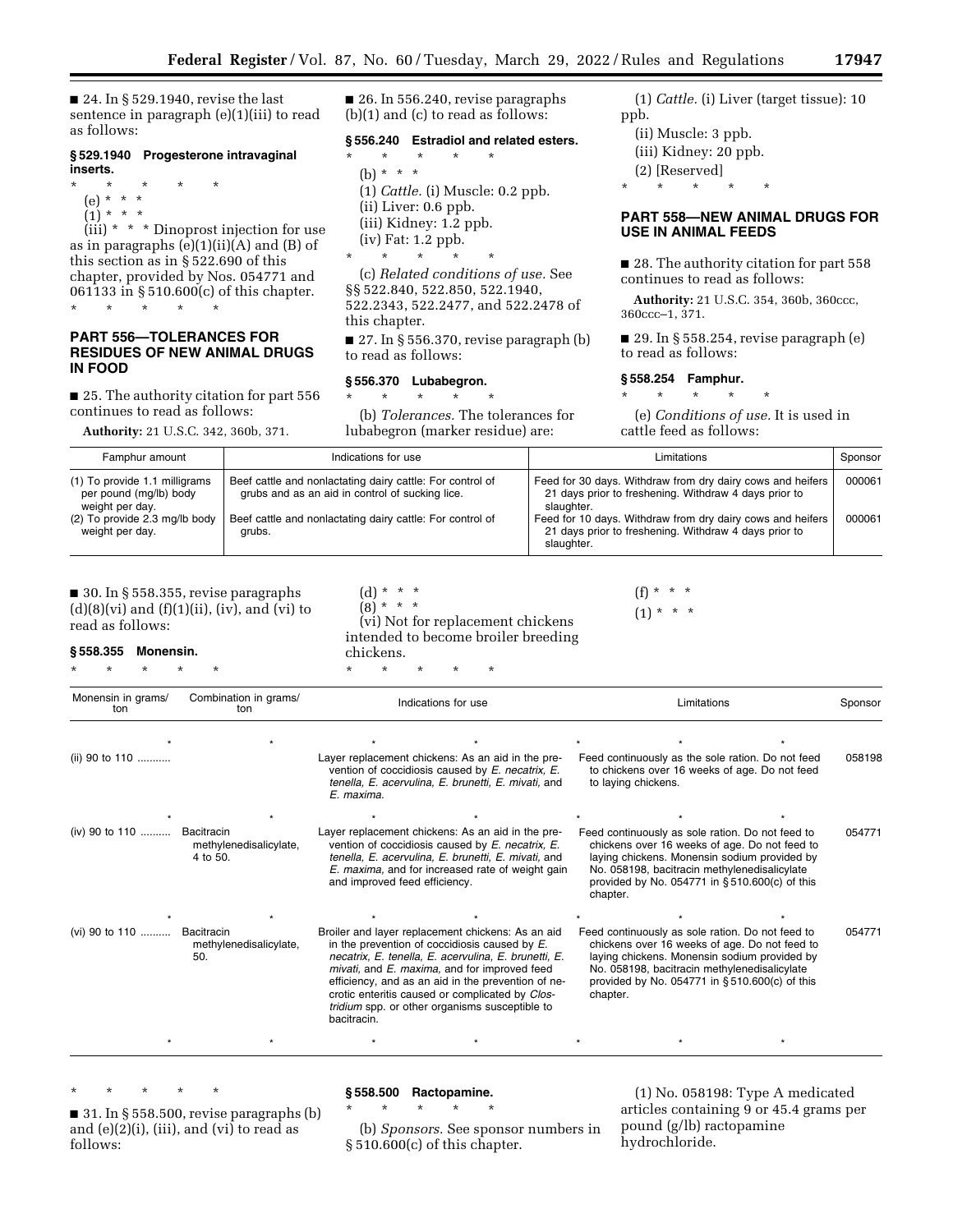═

 $(e) * * * *$  $(2) * * * *$ 

(2) Nos. 016592, 051311, and 054771: Type A medicated articles containing 45.4 g/lb ractopamine hydrochloride. \* \* \* \* \*

| Ractopamine in grams/ton                                         | Combination<br>in grams/ton | Indications for use                                                                                                                                                                      |                                                   |                                                                                                                      | Limitations                                                                                             |                                                     | Sponsor                              |
|------------------------------------------------------------------|-----------------------------|------------------------------------------------------------------------------------------------------------------------------------------------------------------------------------------|---------------------------------------------------|----------------------------------------------------------------------------------------------------------------------|---------------------------------------------------------------------------------------------------------|-----------------------------------------------------|--------------------------------------|
|                                                                  |                             | Cattle fed in confinement for slaughter: For in-<br>creased rate of weight gain and improved feed ef-<br>ficiency during the last 28 to 42 days on feed.                                 |                                                   | Feed continuously as sole ration during the last 28<br>to 42 days on feed. Not for animals intended for<br>breeding. |                                                                                                         |                                                     | 016592<br>051311<br>054771<br>058198 |
|                                                                  |                             |                                                                                                                                                                                          |                                                   |                                                                                                                      |                                                                                                         |                                                     |                                      |
|                                                                  |                             | Cattle fed in confinement for slaughter: For in-<br>creased rate of weight gain, improved feed effi-<br>ciency, and increased carcass leanness during<br>the last 28 to 42 days on feed. |                                                   | breeding.                                                                                                            | Feed continuously as sole ration during the last 28<br>to 42 days on feed. Not for animals intended for |                                                     | 016592<br>051311<br>054771<br>058198 |
|                                                                  |                             |                                                                                                                                                                                          |                                                   |                                                                                                                      |                                                                                                         |                                                     |                                      |
| (vi) Not to exceed 800; to<br>provide 70 to 400 mg/<br>head/day. |                             | Cattle fed in confinement for slaughter: For in-<br>ficiency during the last 28 to 42 days on feed.                                                                                      | creased rate of weight gain and improved feed ef- | tended for breeding                                                                                                  | Top dress ractopamine at a minimum of 1.0 lb/<br>head/day of medicated feed continuously during         | the last 28 to 42 days on feed. Not for animals in- | 016592<br>051311<br>054771<br>058198 |
|                                                                  |                             |                                                                                                                                                                                          |                                                   |                                                                                                                      |                                                                                                         |                                                     |                                      |

#### \* \* \* \* \*

## **§ 558.555 [Amended]**

■ 32. In § 558.555, in paragraph (f), remove ''Semduramycin'' and in its place add ''Semduramicin''.

■ 33. In § 558.633, revise paragraph (d)(3) to read as follows:

# **§ 558.633 Tylvalosin.**

\* \* \* \* \*

(d) \* \* \* (3) Pelleted Type C medicated feeds must bear an expiration date of 30 days after the date of manufacture. Crumbled Type C medicated feeds must bear an expiration date of 7 days after the date of manufacture. \* \* \* \* \*

■ 34. In § 558.680, revise paragraphs  $(d)(1)(iii)$ , (iv), (vii), and (viii) and  $(d)(2)$ to read as follows:

**§ 558.680 Zoalene.**  \* \* \* \* \*

(d) \* \* \*

 $(1) * * * *$ 

| Zoalene in<br>grams/ton        | Combination in<br>Indications for use<br>grams/ton       |                                                                                                                                                                                                                                                                                     | Limitations                                                                                                                                                                                                                                                                                                                                                                                                                                                                   | Sponsor          |
|--------------------------------|----------------------------------------------------------|-------------------------------------------------------------------------------------------------------------------------------------------------------------------------------------------------------------------------------------------------------------------------------------|-------------------------------------------------------------------------------------------------------------------------------------------------------------------------------------------------------------------------------------------------------------------------------------------------------------------------------------------------------------------------------------------------------------------------------------------------------------------------------|------------------|
|                                |                                                          |                                                                                                                                                                                                                                                                                     |                                                                                                                                                                                                                                                                                                                                                                                                                                                                               |                  |
| (iii) 36.3 to 113.5            | Bacitracin<br>methylenedis-<br>alicylate, 50.            | Replacement chickens: For development of active<br>immunity to coccidiosis; and as an aid in the con-<br>trol of necrotic enteritis caused or complicated by<br>Clostridium spp. or other organisms susceptible<br>to bacitracin.                                                   | Feed continuously as the sole ration as in the<br>subtable in item (i). Grower ration not to be fed to<br>birds over 14 weeks of age. Bacitracin<br>methylenedisalicylate as provided by No. 054771<br>in $§510.600(c)$ of this chapter.                                                                                                                                                                                                                                      | 054771<br>058198 |
| (iv) 36.3 to 113.5  Bacitracin | methylenedis-<br>alicylate, 100<br>to 200.               | Replacement chickens: For development of active<br>immunity to coccidiosis; and as an aid in the con-<br>trol of necrotic enteritis caused or complicated by<br>Clostridium spp. or other organisms susceptible<br>to bacitracin.                                                   | Feed continuously as sole ration as in the subtable<br>in item (i). To control necrotic enteritis, start medi-<br>cation at first clinical signs of disease; vary baci-<br>tracin dosage based on the severity of infection;<br>administer continuously for 5 to 7 days or as long<br>as clinical signs persist, then reduce bacitracin to<br>prevention level (50 g/ton). Bacitracin<br>methylenedisalicylate as provided by No. 054771<br>in $§510.600(c)$ of this chapter. | 054771<br>058198 |
| (vii) 113.5                    | Bacitracin<br>methylenedis-<br>alicylate, 50.            | Broiler chickens: For prevention and control of coc-<br>cidiosis; and as an aid in the prevention of ne-<br>crotic enteritis caused or complicated by Clos-                                                                                                                         | Feed continuously as the sole ration. Bacitracin<br>methylenedisalicylate as provided by No. 054771<br>in $§ 510.600(c)$ of this chapter.                                                                                                                                                                                                                                                                                                                                     | 054771<br>058198 |
| (viii) 113.5                   | Bacitracin<br>methylenedis-<br>alicylate,.<br>100 to 200 | tridium spp. or other organisms susceptible to<br>bacitracin.<br>Broiler chickens: For prevention and control of coc-<br>cidiosis; and as an aid in the control of necrotic<br>enteritis caused or complicated by Clostridium<br>spp. or other organisms susceptible to bacitracin. | Feed continuously as sole ration. To control necrot-<br>ic enteritis, start medication at first clinical signs<br>of disease; vary bacitracin dosage based on the<br>severity of infection; administer continuously for 5<br>to 7 days or as long as clinical signs persist, then<br>reduce bacitracin to prevention level (50 g/ton).<br>Bacitracin methylenedisalicylate as provided by<br>No. 054771 in §510.600(c) of this chapter.                                       | 054771<br>058198 |
|                                |                                                          |                                                                                                                                                                                                                                                                                     |                                                                                                                                                                                                                                                                                                                                                                                                                                                                               |                  |

(2) *Turkeys*—